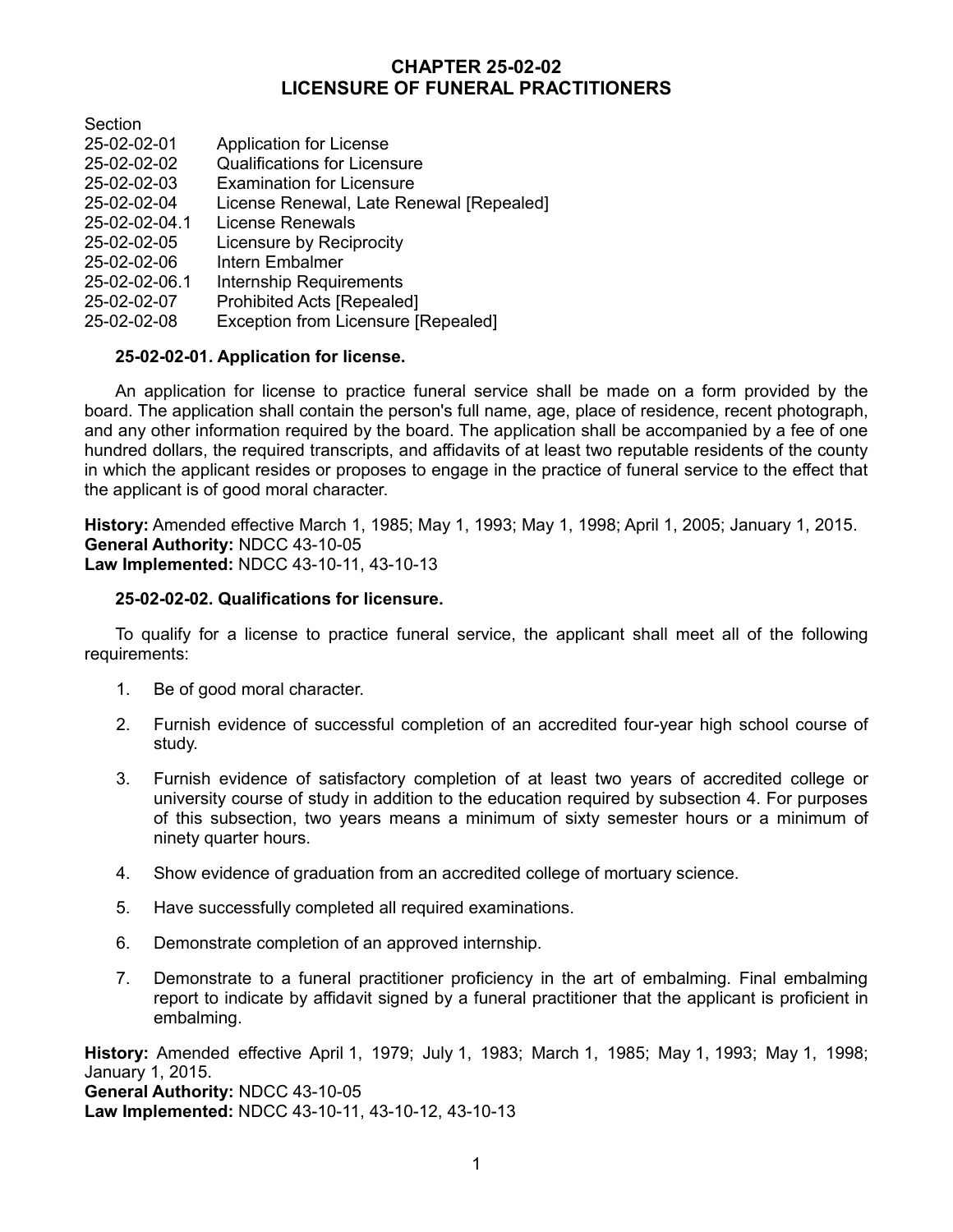## **25-02-02-03. Examination for licensure.**

- 1. To be licensed, an applicant shall pass the national board examination offered by the international conference of funeral service examining boards and the North Dakota laws and rules examination.
- 2. The North Dakota laws and rules examination is administered by the division of vital records, North Dakota state department of health, state capitol, 600 east boulevard, Bismarck, ND 58505. The time of examination is arranged by the applicant and the division. The board shall issue a card indicating the eligibility of the applicant to take the examination.

**History:** Amended effective April 1, 1979; May 1, 1993; May 1, 1998; January 1, 2015. **General Authority:** NDCC 43-10-05 **Law Implemented:** NDCC 43-10-11, 43-10-12, 43-10-13, 43-10-14, 43-10-15.1

## **25-02-02-04. License renewal, late renewal.**

Repealed effective January 1, 2015.

## **25-02-02-04.1. License renewals.**

- 1. Licenses expire after December thirty-first of every year.
- 2. Licenses may be renewed by December thirty-first by submitting a renewal application and a renewal fee of one hundred dollars, provided the funeral practitioner's license is not revoked or grounds for denial under North Dakota Century Code section 43-10-16 do not exist.
- 3. If the renewal application and renewal fee are not received by December thirty-first, the license expires and the funeral practitioner may not practice funeral service.
- 4. For thirty days after expiration, an expired license may be renewed by submitting the renewal application and renewal fee.
- 5. For two years after expiration, an expired license may be renewed by submitting the renewal application, renewal fee, and a late fee of one hundred fifty dollars.
- 6. If an expired license is not renewed within two years after expiration, an expired license may be renewed by submitting the renewal application, renewal fee, and late fee and passing the North Dakota laws and rules examination.

**History:** Effective January 1, 2015. **General Authority:** NDCC 43-10-05 **Law Implemented:** NDCC 43-10-10, 43-10-15, 43-10-15.1, 43-10-16

## **25-02-02-05. Licensure by reciprocity.**

- 1. An applicant, licensed in good standing in another jurisdiction to practice embalming and funeral directing, may be licensed if the requirements for licensure in the other jurisdiction are at least as stringent as the requirements in North Dakota.
- 2. The applicant shall pay a fee of one hundred dollars.
- 3. The applicant shall pass the North Dakota laws and rules examination.

**History:** Amended effective July 1, 1983; March 1, 1985; May 1, 1993; May 1, 1998; January 1, 2015. **General Authority:** NDCC 43-10-05 **Law Implemented:** NDCC 43-10-14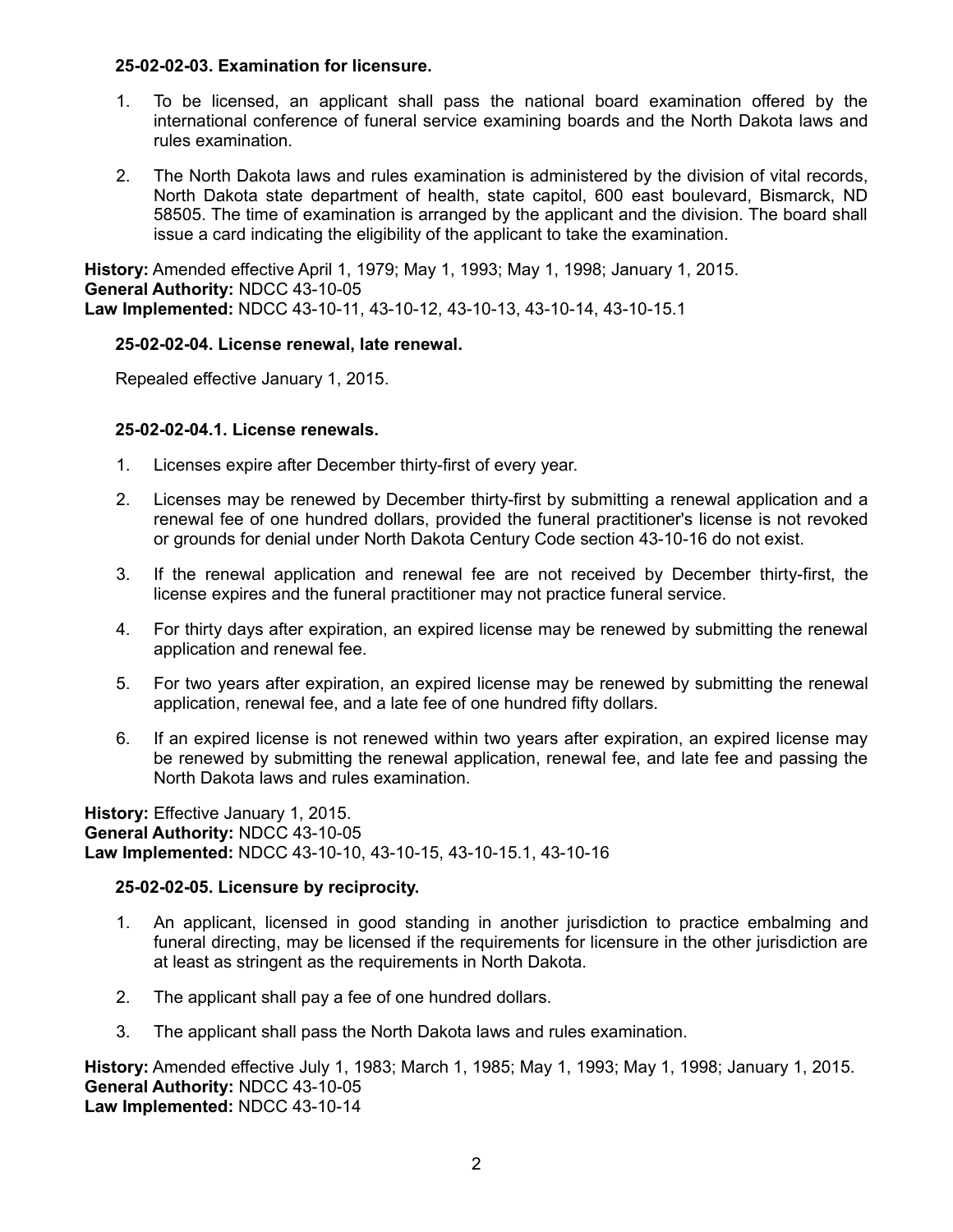## **25-02-02-06. Intern embalmer.**

- 1. **Application**. The application for registration as an intern embalmer shall be made upon a form approved by the board and verified by the applicant and accompanied by a fee of fifty dollars. The application shall include the name and home address of the intern embalmer, the date the internship begins, and the name, license number, and business address of the supervising funeral practitioner. The registration is valid for one year and may be renewed by filing a renewal application with the board and by payment of the renewal fee of twenty-five dollars. The registration may not be renewed more than three times. A registered intern embalmer must notify the board within thirty days if he/she withdraws from the internship.
- 2. **Qualifications.** In order to qualify as an intern embalmer, the applicant shall meet all the following requirements:
	- a. Be eighteen years of age.
	- b. Be of good moral character.
	- c. Furnish evidence of having completed an accredited four-year high school course of study.
	- d. Furnish evidence of completion of one year of accredited college or university studies, or provide proof of substantial completion, as determined by the board, of one year accredited college or university studies. For purposes of this subdivision only, one year means thirty semester hours or forty-five quarter hours.
- 3. **Certification**. The state board of funeral service shall pass upon every intern embalmer application at its regular meeting.
- 4. **Intern embalmer register**. The executive secretary of the board shall keep a separate register for intern embalmers.
- 5. **Lapsed certificate**. In case an intern embalmer has allowed the certificate of registration to lapse for thirty days or more, no reregistration shall be permitted so as to make the intern embalmer's registration continuous from the date of the intern embalmer's original registration.
- 6. **Monthly report**. Each registered intern embalmer shall submit a report to the executive secretary of the board by the fifteenth of the month stating all cases in which the intern embalmer has assisted during the preceding month. This report is to be made on forms furnished by the board. Reports must be signed by the supervising funeral practitioner. Ten reports of funeral arrangements and funeral services must be submitted during the final six months of internship.

**History:** Amended effective April 1, 1979; July 1, 1983; May 1, 1993; May 1, 1998; January 1, 2015; October 1, 2018. **General Authority:** NDCC 43-10-05

**Law Implemented:** NDCC 43-10-01, 43-10-15.4, 43-10-15.5

## **25-02-02-06.1. Internship requirements.**

- 1. Intern embalmers may only practice funeral service under the direct supervision of a North Dakota funeral practitioner.
- 2. An intern embalmer may be registered under only one funeral practitioner at any given time and may be directed and supervised only by the funeral practitioner. A funeral practitioner shall have only one registered intern embalmer working for the funeral practitioner at any given time.